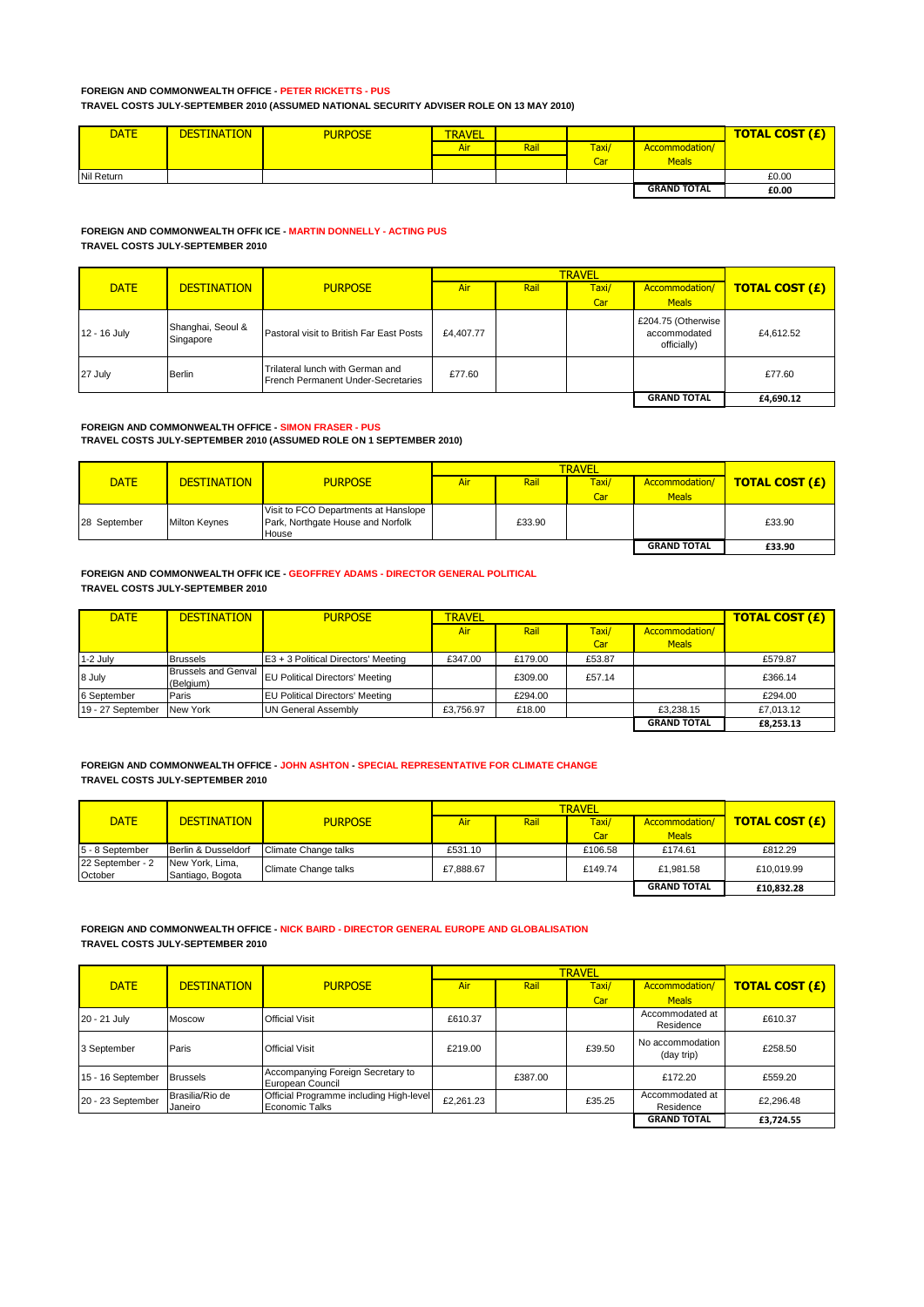#### **FOREIGN AND COMMONWEALTH OFFICE - DANIEL BETHLEHEM - LEGAL ADVISER TRAVEL COSTS JULY-SEPTEMBER 2010**

|                 |                    |                                                            |           | <b>TRAVEL</b> |        |                    |                       |
|-----------------|--------------------|------------------------------------------------------------|-----------|---------------|--------|--------------------|-----------------------|
| <b>DATE</b>     | <b>DESTINATION</b> | <b>PURPOSE</b>                                             | Air       | Rail          | Taxi/  | Accommodation/     | <b>TOTAL COST (£)</b> |
|                 |                    |                                                            |           |               | Car    | <b>Meals</b>       |                       |
| 17-19 July      | The Hague          | <b>ILA Conference</b>                                      | £241.87   |               |        |                    | £241.87               |
| 24-25 August    | Geneva             | Meetings at UKMIS Geneva and<br>Geneva Academy Conference. | £199.67   |               |        |                    | £199.67               |
| 6-8 September   | Washington         | High-level talks                                           | £1,300.00 |               | £41.00 | £172.00            | £1,513.00             |
| 19-22 September | <b>Vancouver</b>   | <b>Westpoint Conference</b>                                | £1.174.62 |               |        | £140.00            | £1,314.62             |
| 23-25 September | Washington         | High-level talks                                           | £297.00   |               | £41.00 | £331.00            | £669.00               |
| 27-30 September | San Remo, Italy    | NATO Legal Conference                                      | £212.00   |               |        | £215.00            | £427.00               |
|                 |                    |                                                            |           |               |        | <b>GRAND TOTAL</b> | £4.365.16             |

### **FOREIGN AND COMMONWEALTH OFFICE - JAMES BEVAN - DIRECTOR GENERAL CHANGE AND DELIVERY TRAVEL COSTS JULY-SEPTEMBER 2010**

|             |                    |                |            | <b>TRAVEL</b> |              |                    |                       |  |
|-------------|--------------------|----------------|------------|---------------|--------------|--------------------|-----------------------|--|
| <b>DATE</b> | <b>DESTINATION</b> | <b>PURPOSE</b> | <b>Air</b> | Rai           | <b>Taxi/</b> | Accommodation/     | <b>TOTAL COST (£)</b> |  |
|             |                    |                |            |               | Car          | <b>Meals</b>       |                       |  |
| Nil Return  |                    |                |            |               |              |                    | £0.00                 |  |
|             |                    |                |            |               |              | <b>GRAND TOTAL</b> | £0.00                 |  |

**FOREIGN AND COMMONWEALTH OFFICE - DAVID CLARY - CHIEF SCIENTIFIC ADVISER TRAVEL COSTS JULY-SEPTEMBER 2010**

| <b>DATE</b> | <b>DESTINATION</b> | <b>PURPOSE</b> | Air | Rail | Taxi/ | Accommodation/     | <b>TOTAL COST (£)</b> |
|-------------|--------------------|----------------|-----|------|-------|--------------------|-----------------------|
|             |                    |                |     |      | Car   | <b>Meals</b>       |                       |
| Nil Return  |                    |                |     |      |       |                    | £0.00                 |
|             |                    |                |     |      |       | <b>GRAND TOTAL</b> | £0.00                 |

**FOREIGN AND COMMONWEALTH OFFICE - SIR SHERARD COWPER-COLES - SPECIAL REPRESENTATIVE FOR AFGHANISTAN AND PAKISTAN (SRAP) TRAVEL COSTS JULY-SEPTEMBER 2010**

| <b>DATE</b> | <b>DESTINATION</b> | <b>PURPOSE</b> | Air | Rail | Taxi/ | Accommodation/     | <b>TOTAL COST (£)</b> |
|-------------|--------------------|----------------|-----|------|-------|--------------------|-----------------------|
|             |                    |                |     |      | Car   | <b>Meals</b>       |                       |
| Nil Return  |                    |                |     |      |       |                    | £0.00                 |
|             |                    |                |     |      |       | <b>GRAND TOTAL</b> | £0.00                 |

### **FOREIGN AND COMMONWEALTH OFFICE - ROBERT HANNIGAN - DIRECTOR GENERAL DEFENCE AND INTELLIGENCE TRAVEL COSTS JULY - SEPTEMBER 2010**

|                   |                    |                                             |           | <b>TRAVEL</b> |        |                    |                       |  |
|-------------------|--------------------|---------------------------------------------|-----------|---------------|--------|--------------------|-----------------------|--|
| <b>DATE</b>       | <b>DESTINATION</b> | <b>PURPOSE</b>                              | Air       | Rail          | Taxi/  | Accommodation/     | <b>TOTAL COST (£)</b> |  |
|                   |                    |                                             |           |               | Car    | <b>Meals</b>       |                       |  |
| 1 July            | London             | International meeting on Far East<br>Policy |           |               | £78.30 |                    | £78.30                |  |
| 29 July           | Cheltenham         | <b>Official Visit to GCHQ</b>               |           | £65.00        |        |                    | £65.00                |  |
| 2 August          | Glasgow            | <b>Official Visit to MOD</b>                | £291.63   | £18.00        | £48.90 |                    | £358.53               |  |
| 19 - 23 September | Miami, Guatemala   | <b>Official Visit</b>                       | £3,086.37 |               |        | £111.90            | £3,198.27             |  |
|                   |                    |                                             |           |               |        | <b>GRAND TOTAL</b> | £3.700.10             |  |

#### **FOREIGN AND COMMONWEALTH OFFICE - ALISTAIR JOHNSTON - NON EXECUTIVE TRAVEL COSTS JULY-SEPTEMBER 2010**

|             |                    |                |     | <b>TRAVEL</b> |       |                    |                       |  |
|-------------|--------------------|----------------|-----|---------------|-------|--------------------|-----------------------|--|
| <b>DATE</b> | <b>DESTINATION</b> | <b>PURPOSE</b> | Air | Rail          | Taxi/ | Accommodation/     | <b>TOTAL COST (£)</b> |  |
|             |                    |                |     |               | Car   | <b>Meals</b>       |                       |  |
| Nil Return  |                    |                |     |               |       |                    | £0.00                 |  |
|             |                    |                |     |               |       | <b>GRAND TOTAL</b> | £0.00                 |  |

**FOREIGN AND COMMONWEALTH OFFICE - SUSAN LE JEUNE - DIRECTOR HUMAN RESOURCES TRAVEL COSTS JULY-SEPTEMBER 2010**

|             | <b>DESTINATION</b> | <b>PURPOSE</b> | <b>TRAVEL</b> |      |       |                    |                       |
|-------------|--------------------|----------------|---------------|------|-------|--------------------|-----------------------|
| <b>DATE</b> |                    |                | Air           | Rail | Taxi/ | Accommodation/     | <b>TOTAL COST (£)</b> |
|             |                    |                |               |      | Car   | <b>Meals</b>       |                       |
| Nil Return  |                    |                |               |      |       |                    | £0.00                 |
|             |                    |                |               |      |       | <b>GRAND TOTAL</b> | £0.00                 |